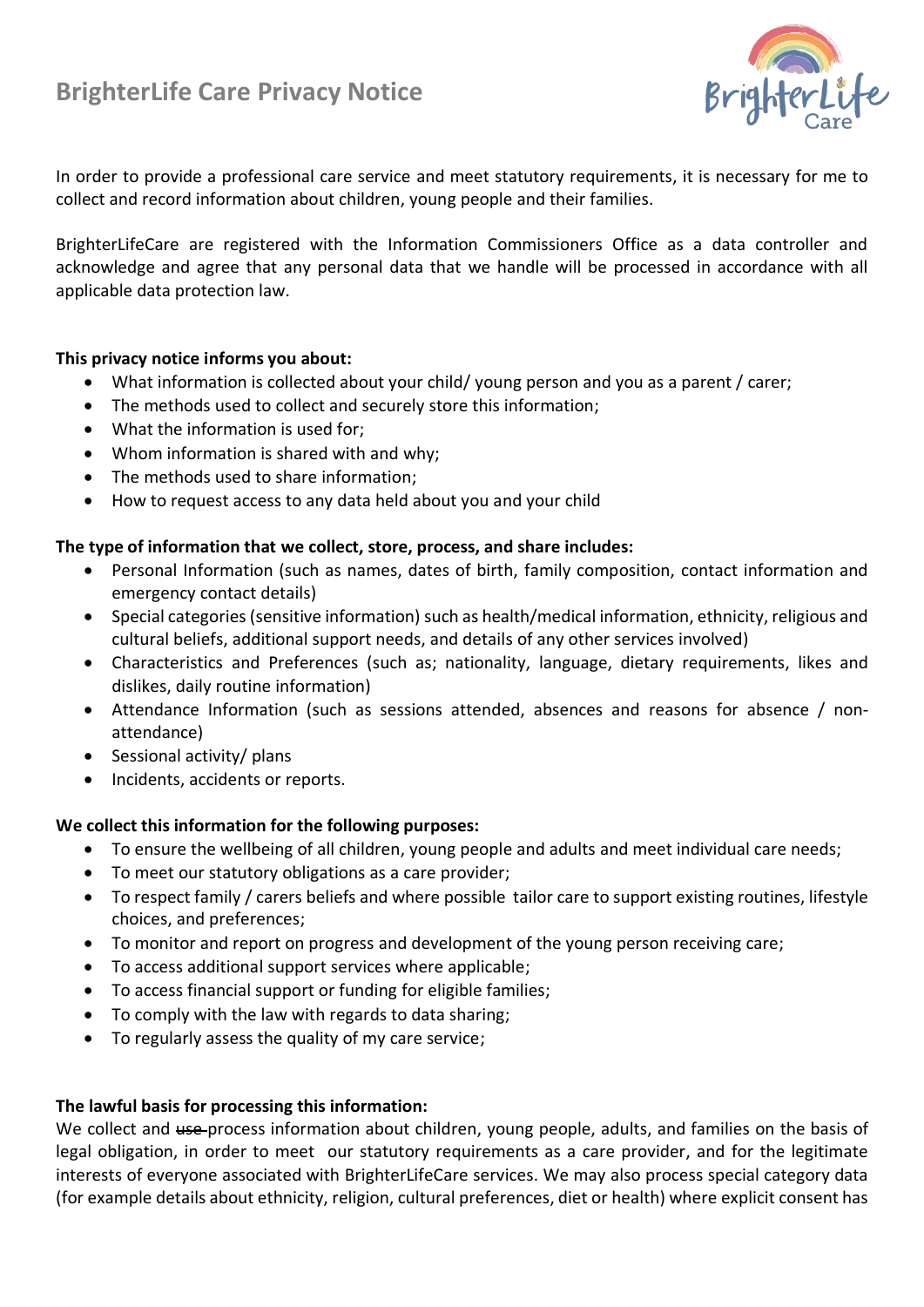been given for the purposes of meeting individual needs and care preferences.



## **Collecting Information**

Whilst the majority of information collected is mandatory in order for us to meet the statutory requirements of a care provider (for example from Health and Social Care Standards. In order to comply with the General Data Protection Regulation, I will inform you whether you are required to provide certain information or if you have a choice in this. In all circumstances, any information I request is always for the purposes of delivering high quality care and improving outcomes for your child or young person.

## **Data Collection and Storage Methods**

we use the following methods to collect information and ensure it is stored securely:

- Paper forms, printed records and photo copies Stored in locked filing cabinet
- Electronic forms, emails, photographs, videos Stored on business computer with both password and virus protection
- Online System / Web Application Secured with password and hosted in the UK by a reputable company with their own security measures and data protection procedures as a requirement of the General Data Protection Regulation.

## **Retention Period – How long is data stored for?**

Information that has been collected about an individual and their families will be retained until it is no longer required for business purposes or any legal obligations. In the majority of circumstances this will be no longer than 3 years after the individual receiving care has left BrighterLifeCare. However to comply with insurance requirements, any information relating to safeguarding and welfare must be retained until a child is 21 years and 3 months old.

Any information that is not passed on to parents or forwarded to a future care provider and is no longer required will be destroyed. Paper documents will be shredded and any digital information will be permanently deleted.

## **Sharing Information with parents and carers**

We will share information with parents (and any other named individuals parents have included on a signed Multiple Contact Information Sharing Form) via the following methods:

- Verbally face to face discussions or via telephone
- In writing / paper form letters, forms, contact diaries, learning journals, progress reports
- Digitally Emails(including activity reports sent via secure online childcare system / web application), Text Messages, Private Facebook Page / Whats App Messages

If there are any methods of communication you would prefer not to be used, please discuss this with Rebekah Andreassen.

## **Sharing Information with others**

Any information given to us, either verbally or in writing, regarding your child/ young person or your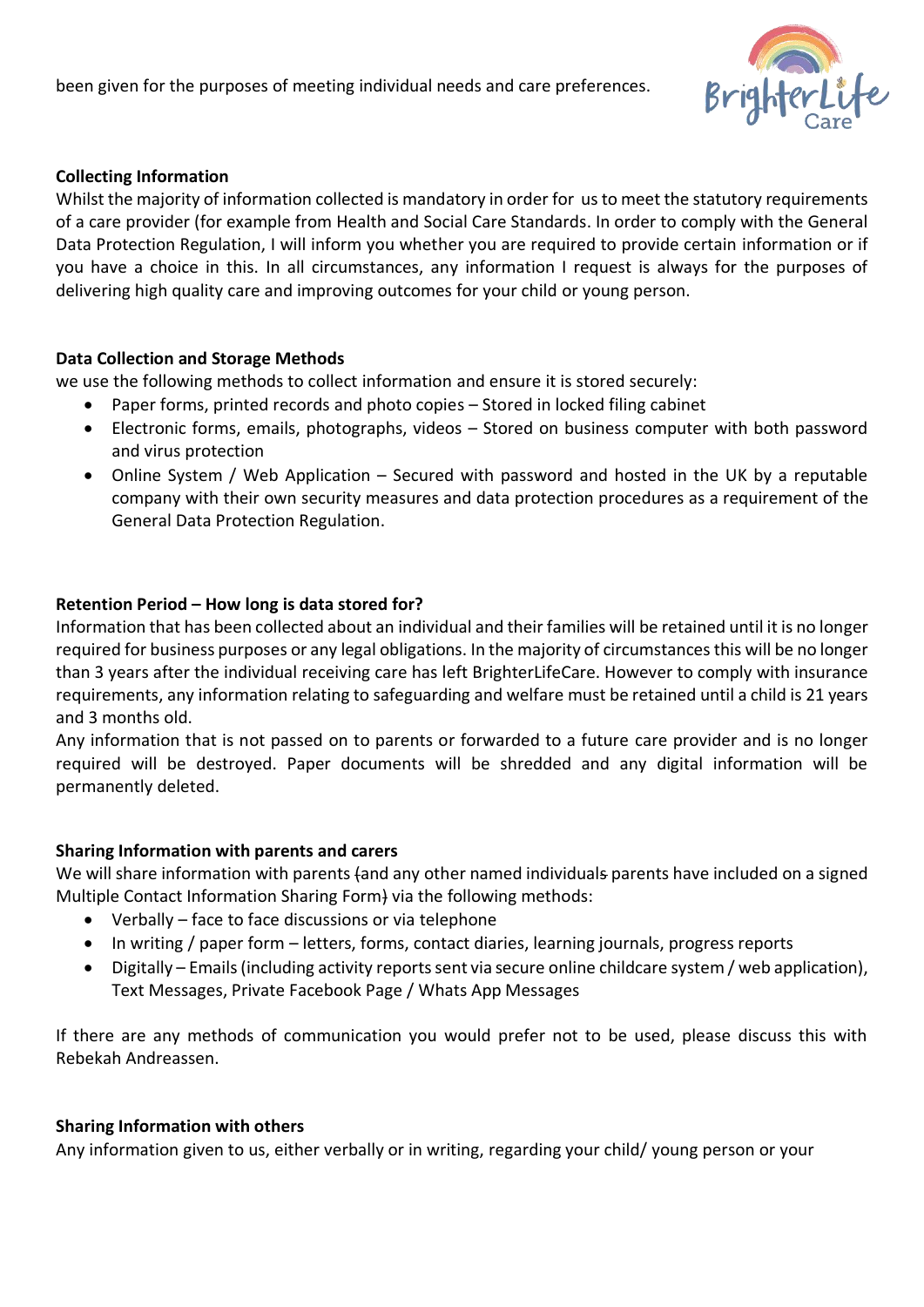

family will be treated as private and confidential, however certain situations may require us to share details with others. These situations include:

- Provide evidence to The Care Inspector on request or inspection.
- To work efficiently with our staff to ensure continuity of care.
- To seek advice from other professionals for example to assist with additional support or medical needs.
- To the support wellbeing and development where there is to be a shared care arrangement.
- To apply for funding or gain additional support services.

Where information about your child/ young person is to be shared with others, we will ask you to sign a Data Sharing Agreement to ensure that you understand fully understand who information is being shared with and the reasons for this. Only in exceptional circumstances, for example in an emergency situation or where there are safeguarding concerns, will information be shared without consent in order to inform the emergency services, alert the local safeguarding team or notify the police.

# **Displaying and Publishing Information**

In order to share service user experiences and achievements with families, we like to display photographs of what we do during 1:1 sessions, places we have visited, activities and examples of any individuals achievements whilst being support by BrighterLifeCare. We may also include photographs and share news about individuals in newsletters, on the BrighterLife Care website, private Facebook page or information / welcome booklets which may be viewed by existing, previous and prospective families. We, will ask for parental consent for this and will respect your wishes if you would prefer any images or material specifically relating to your child / young person not to be included.

## **Requesting Access To Data**

Under data protection legislation, you have the right to request access to information that we hold about you and your child/ young person. To make a request for personal information, or if you would like access records relating to you, please do not hesitate to ask me in person or contact me via email or telephone to make a request.

Your rights:

- The right to be informed
- The right of access
- The right if rectification
- The right to erasure
- The right to restrict processing
- The right to data portability
- The right to object personal data that is like to cause, or is causing damage or distress
- Rights in relation to automated decision making and profiling

If you have a concern about the way we are collecting or using your personal data, I request that you raise your concern with me in the first instance so that I can work with you to resolve the situation. Alternatively,